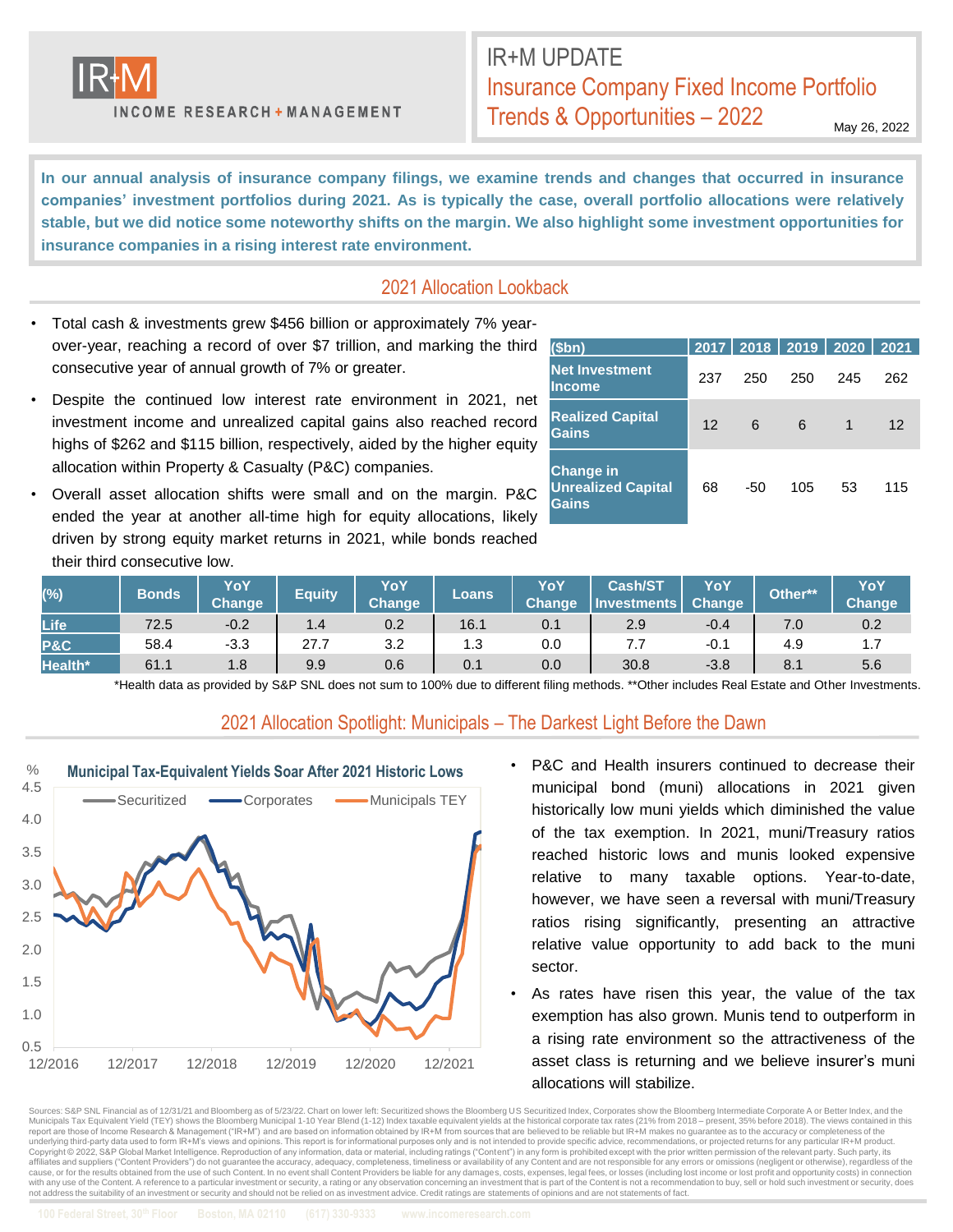

IR+M UPDATE Insurance Company Fixed Income Portfolio Trends & Opportunities – 2022

May 26, 2022

## Fixed Income Observations

- Overall credit quality based on the National Association of Insurance Commissioners (NAIC) designations remained stable. As in prior years, NAIC 1 allocations decreased, while NAIC 2 allocations increased, albeit at a lower rate than prior years.
- Allocations to privates continued to increase in 2021 as insurers sought out additional yield. As rates potentially rise further and the economy continues to face a number of headwinds in 2022, it will be interesting to see if the trend remains.
- We believe insurers may move up in quality and back into public bonds given they no longer need to stretch as far as they did the past few years to achieve their desired yield target. Given the volatile environment, maintaining the liquidity of public bonds may also be in favor.
- Additionally, for some insurers, high-yield (HY) bonds, specifically higher-quality HY, may offer attractive value following the changing Risk-Based Capital (RBC) factors that provide more favorable capital treatment.



Fixed Income Observations Spotlight: Book Yields – Bottomed Out, But On The Rise

- Despite the increase in rates in 2021, book yields on insurance company fixed income investment portfolios continued to decline and hit an all-time low at yearend.
- With the continued increase in rates and high levels of inflation, book yields should improve in 2022 as reinvestment rates are largely higher than current book yields on bond portfolios, thus insurers should be able to reinvest cash flows at higher rates.
- In this rising rate environment, we believe insurers should consider relative value trades to allow for improvement in book yield and potential future total return while optimizing gains and losses in the process. However, making such shifts could be difficult without realizing losses given how much rates have risen this year.
- It is important for investment managers to maintain frequent communication with insurers to avoid any surprises and negative accounting impact from portfolio turnover.



Sources: S&P SNL Financial as of 12/31/21. Lower right chart market yields sourced from Bloomberg as of 5/23/22. P&C and Health market yields are the Bloomberg Intermediate Aggregate Index, Life market yield is 50% Bloombe Corporate Index/50% Bloomberg Long Corporate Index. The views contained in this report are those of Income Research & Management ("IR+M") and are based on information obtained by IR+M from sources that are believed to be<br>r advice, recommendations, or projected returns for any particular IR+M product.